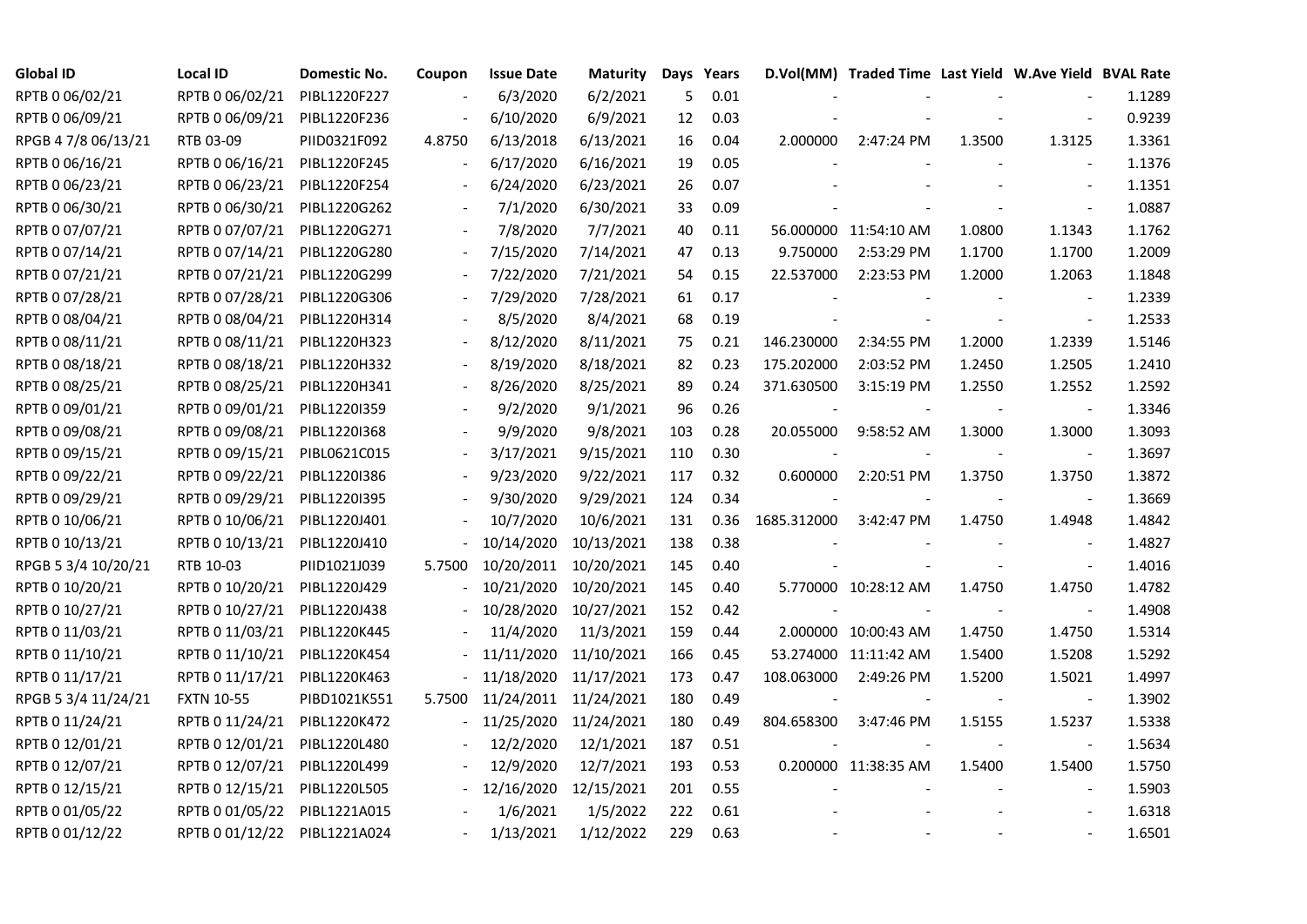| <b>Global ID</b>     | <b>Local ID</b>   | Domestic No. | Coupon                   | <b>Issue Date</b> | <b>Maturity</b> |     | Days Years |            | D.Vol(MM) Traded Time Last Yield W.Ave Yield BVAL Rate |        |                          |        |
|----------------------|-------------------|--------------|--------------------------|-------------------|-----------------|-----|------------|------------|--------------------------------------------------------|--------|--------------------------|--------|
| RPGB 63/8 01/19/22   | <b>FXTN 10-54</b> | PIBD1022G545 | 6.3750                   | 7/19/2011         | 1/19/2022       | 236 | 0.65       | 24.188990  | 3:03:45 PM                                             | 1.6000 | 1.5090                   | 1.5059 |
| RPTB 0 01/19/22      | RPTB 0 01/19/22   | PIBL1221A033 |                          | 1/20/2021         | 1/19/2022       | 236 | 0.65       |            | 2.860000 11:17:47 AM                                   | 1.5500 | 1.5500                   | 1.6783 |
| RPGB 4 01/26/22      | <b>FXTN 05-74</b> | PIBD0522A747 | 4.0000                   | 1/26/2017         | 1/26/2022       | 243 | 0.67       | 0.100000   | 2:48:56 PM                                             | 1.6900 | 1.6900                   | 1.5996 |
| RPTB 0 01/26/22      | RPTB 0 01/26/22   | PIBL1221A042 | $\blacksquare$           | 1/27/2021         | 1/26/2022       | 243 | 0.67       | 728.151000 | 3:55:16 PM                                             | 1.6250 | 1.6248                   | 1.6417 |
| RPTB 0 02/02/22      | RPTB 0 02/02/22   | PIBL1221B050 | $\blacksquare$           | 2/3/2021          | 2/2/2022        | 250 | 0.68       |            | 14.955000 10:52:18 AM                                  | 1.6250 | 1.6250                   | 1.6794 |
| RPTB 0 02/09/22      | RPTB 0 02/09/22   | PIBL1221B069 | $\overline{\phantom{a}}$ | 2/10/2021         | 2/9/2022        | 257 | 0.70       |            |                                                        |        | $\blacksquare$           | 1.9386 |
| RPTB 0 02/16/22      | RPTB 0 02/16/22   | PIBL1221B078 | $\blacksquare$           | 2/17/2021         | 2/16/2022       | 264 | 0.72       |            |                                                        |        | $\blacksquare$           | 1.7000 |
| RPTB 0 02/23/22      | RPTB 0 02/23/22   | PIBL1221B087 | $\blacksquare$           | 2/24/2021         | 2/23/2022       | 271 | 0.74       |            | 73.920000 11:51:42 AM                                  | 1.6550 | 1.6548                   | 1.6980 |
| RPTB 0 03/02/22      | RPTB 0 03/02/22   | PIBL1221C095 |                          | 3/3/2021          | 3/2/2022        | 278 | 0.76       |            |                                                        |        |                          | 1.7306 |
| RPTB 0 03/09/22      | RPTB 0 03/09/22   | PIBL1221C102 | $\blacksquare$           | 3/10/2021         | 3/9/2022        | 285 | 0.78       |            |                                                        |        | $\blacksquare$           | 1.7431 |
| RPGB 15 03/14/22     | <b>FXTN 20-02</b> | PIBD2022C021 | 15.0000                  | 3/14/2002         | 3/14/2022       | 290 | 0.79       | 0.330000   | 2:57:43 PM                                             | 1.6250 | 1.6250                   | 1.6771 |
| RPTB 0 03/16/22      | RPTB 0 03/16/22   | PIBL1221C111 | $\blacksquare$           | 3/17/2021         | 3/16/2022       | 292 | 0.80       |            |                                                        |        | $\blacksquare$           | 1.7568 |
| RPTB 0 03/23/22      | RPTB 0 03/23/22   | PIBL1221C120 |                          | 3/24/2021         | 3/23/2022       | 299 | 0.82       |            | 4.100000 11:23:34 AM                                   | 1.7000 | 1.7000                   | 1.7576 |
| RPTB 0 03/30/22      | RPTB 0 03/30/22   | PIBL1221C139 |                          | 3/31/2021         | 3/30/2022       | 306 | 0.84       |            |                                                        |        | $\overline{\phantom{a}}$ | 1.7599 |
| RPTB 0 04/06/22      | RPTB 0 04/06/22   | PIBL1221D147 |                          | 4/7/2021          | 4/6/2022        | 313 | 0.86       |            | 18.300000 11:07:43 AM                                  | 1.7275 | 1.7275                   | 1.7800 |
| RPTB 0 04/13/22      | RPTB 0 04/13/22   | PIBL1221D156 |                          | 4/14/2021         | 4/13/2022       | 320 | 0.88       | 173.125600 | 3:28:15 PM                                             | 1.7250 | 1.7267                   | 1.7394 |
| RPTB 0 04/20/22      | RPTB 0 04/20/22   | PIBL1221D165 |                          | 4/21/2021         | 4/20/2022       | 327 | 0.90       | 1.012000   | 3:32:43 PM                                             | 1.7500 | 1.7500                   | 1.7592 |
| RPTB 0 04/27/22      | RPTB 0 04/27/22   | PIBL1221D174 | $\blacksquare$           | 4/28/2021         | 4/27/2022       | 334 | 0.91       | 1.000000   | 2:54:32 PM                                             | 1.7350 | 1.7350                   | 1.7819 |
| RPTB 0 05/04/22      | RPTB 0 05/04/22   | PIBL1221E182 |                          | 5/5/2021          | 5/4/2022        | 341 | 0.93       | 504.000000 | 3:48:29 PM                                             | 1.7250 | 1.7375                   | 1.7469 |
| RPTB 0 05/11/22      | RPTB 0 05/11/22   | PIBL1221E191 | $\overline{\phantom{a}}$ | 5/12/2021         | 5/11/2022       | 348 | 0.95       | 262.436000 | 2:49:25 PM                                             | 1.7250 | 1.7499                   | 1.7673 |
| RPTB 0 05/18/22      | RPTB 0 05/18/22   | PIBL1221E208 | $\blacksquare$           | 5/19/2021         | 5/18/2022       | 355 | 0.97       |            | 101.193000 11:44:22 AM                                 | 1.7600 | 1.7599                   | 1.7699 |
| RPTB 0 05/25/22      | RPTB 0 05/25/22   | PIBL1221E217 | $\blacksquare$           | 5/26/2021         | 5/25/2022       | 362 | 0.99       | 67.463000  | 3:10:34 PM                                             | 1.7650 | 1.7542                   | 1.7777 |
| RPGB 4 3/4 07/04/22  | <b>FXTN 03-24</b> | PIBD0322G247 | 4.7500                   | 7/4/2019          | 7/4/2022        | 402 | 1.10       | 28.050000  | 3:04:12 PM                                             | 1.7500 | 1.7411                   | 1.7720 |
| RPGB 4 7/8 08/02/22  | <b>FXTN 10-56</b> | PIBD1022H562 | 4.8750                   | 8/2/2012          | 8/2/2022        | 431 | 1.18       |            |                                                        |        | $\overline{\phantom{a}}$ | 1.8426 |
| RPGB 4 3/4 09/13/22  | <b>FXTN 10-57</b> | PIBD1022I570 | 4.7500                   | 9/13/2012         | 9/13/2022       | 473 | 1.30       |            |                                                        |        | $\blacksquare$           | 1.8884 |
| RPGB 12 3/4 10/17/22 | <b>FXTN 20-03</b> | PIBD2022J033 | 12.7500                  | 10/17/2002        | 10/17/2022      | 507 | 1.39       |            |                                                        |        | $\blacksquare$           | 1.9257 |
| RPGB 4 5/8 12/04/22  | RTB 05-11         | PIID0522L114 | 4.6250                   | 12/4/2017         | 12/4/2022       | 555 | 1.52       | 4.750000   | 2:51:56 PM                                             | 2.0000 | 2.0000                   | 2.1507 |
| RPGB 4 12/06/22      | <b>FXTN 10-58</b> | PIBD1022L585 | 4.0000                   | 12/6/2012         | 12/6/2022       | 557 | 1.53       |            |                                                        |        | $\blacksquare$           | 1.8601 |
| RPGB 4 3/8 02/11/23  | RTB 03-10         | PIID0323B101 | 4.3750                   | 2/11/2020         | 2/11/2023       | 624 | 1.71       | 48.500000  | 3:20:01 PM                                             | 1.9500 | 1.9766                   | 2.0353 |
| RPGB 13 02/20/23     | <b>FXTN 20-04</b> | PIBD2023B048 | 13.0000                  | 2/20/2003         | 2/20/2023       | 633 | 1.73       |            |                                                        |        |                          | 2.0634 |
| RPGB 5 1/2 03/08/23  | <b>FXTN 05-75</b> | PIBD0523C752 | 5.5000                   | 3/8/2018          | 3/8/2023        | 649 | 1.78       | 0.500000   | 3:04:43 PM                                             | 2.2000 | 2.2000                   | 2.2907 |
| RPGB 3 1/2 04/21/23  | <b>FXTN 07-58</b> | PIBD0723D588 | 3.5000                   | 4/21/2016         | 4/21/2023       | 693 | 1.90       | 3.864000   | 2:44:17 PM                                             | 2.2500 | 2.2500                   | 2.1634 |
| RPGB 11 7/8 05/29/23 | <b>FXTN 20-05</b> | PIBD2023E054 | 11.8750                  | 5/29/2003         | 5/29/2023       | 731 | 2.00       |            |                                                        |        |                          | 2.1703 |
| RPGB 3 1/4 08/15/23  | RTB 10-04         | PIID1023H046 | 3.2500                   | 8/15/2013         | 8/15/2023       | 809 | 2.22       | 14.365000  | 3:34:26 PM                                             | 2.3500 | 2.3512                   | 2.3025 |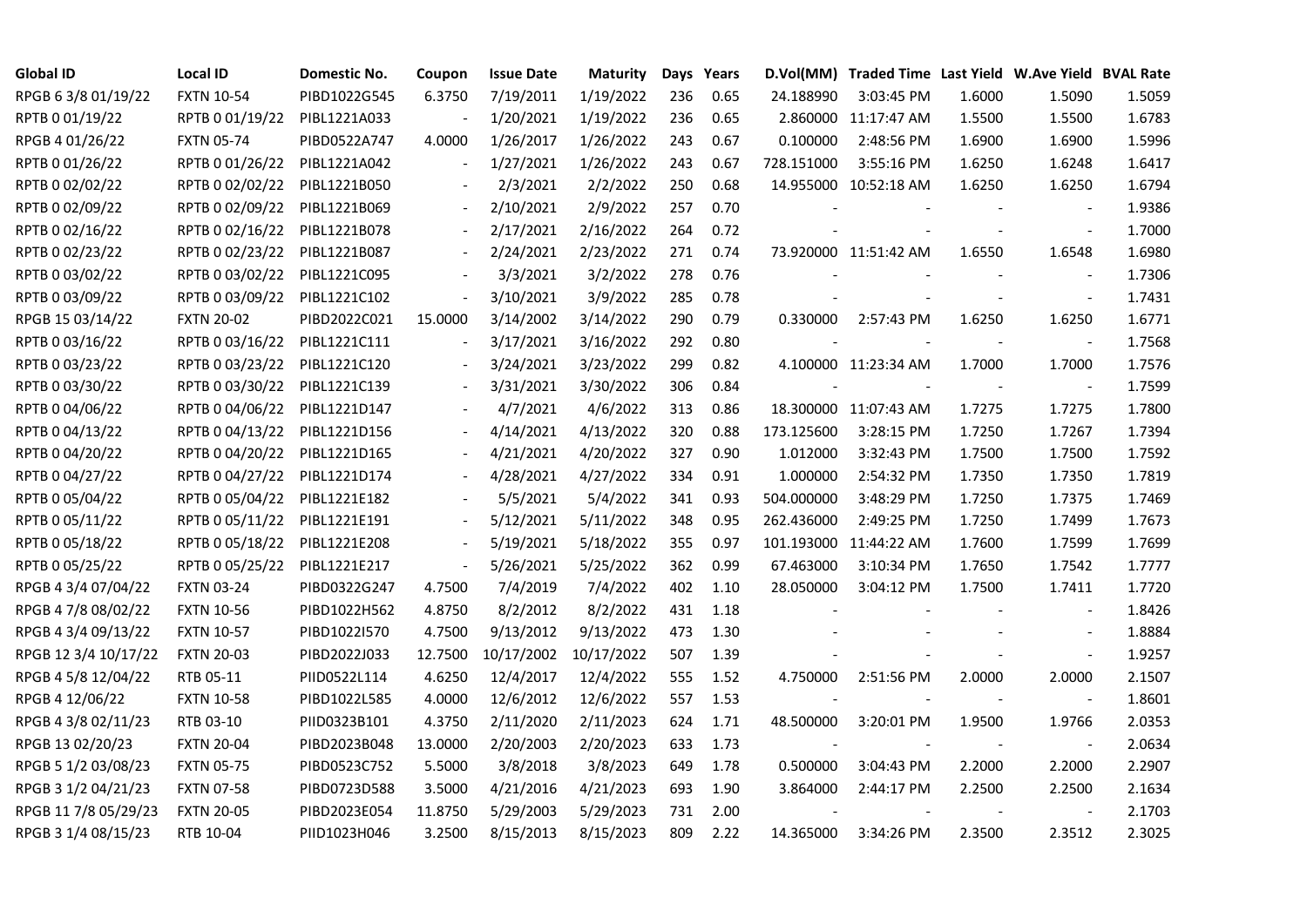| <b>Global ID</b>     | <b>Local ID</b>   | Domestic No. | Coupon  | <b>Issue Date</b> | <b>Maturity</b>       |     | Days Years |                | D.Vol(MM) Traded Time Last Yield W.Ave Yield BVAL Rate |        |                          |        |
|----------------------|-------------------|--------------|---------|-------------------|-----------------------|-----|------------|----------------|--------------------------------------------------------|--------|--------------------------|--------|
| RPGB 2 3/8 09/10/23  | <b>FXTN 03-25</b> | PIBD0323I252 | 2.3750  | 9/10/2020         | 9/10/2023             | 835 | 2.29       | 0.150000       | 9:58:02 AM                                             | 2.2000 | 2.2000                   | 2.2132 |
| RPGB 11 3/8 10/23/23 | <b>FXTN 20-06</b> | PIBD2023J068 | 11.3750 | 10/23/2003        | 10/23/2023            | 878 | 2.40       |                |                                                        |        | $\sim$                   | 2.3344 |
| RPGB 2 3/8 03/09/24  | RTB 03-11         | PIID0324C115 | 2.3750  | 3/9/2021          | 3/9/2024 1,016        |     | 2.78       | 2639.650000    | 3:59:16 PM                                             | 2.3730 | 2.3745                   | 2.3739 |
| RPGB 6 1/4 03/12/24  | RTB 05-12         | PIID0524C129 | 6.2500  | 3/12/2019         | 3/12/2024 1,019       |     | 2.79       | 213.200000     | 2:54:43 PM                                             | 2.3500 | 2.3608                   | 2.3660 |
| RPGB 4 1/2 04/20/24  | <b>FXTN 07-59</b> | PIBD0724D595 | 4.5000  | 4/20/2017         | 4/20/2024 1,058       |     | 2.90       | 14.000000      | 9:53:10 AM                                             | 2.5250 | 2.4536                   | 2.5666 |
| RPGB 12 3/8 06/03/24 | <b>FXTN 20-07</b> | PIBD2024F075 | 12.3750 | 6/3/2004          | 6/3/2024 1,102        |     | 3.02       |                | 28.894000 10:48:38 AM                                  | 2.4000 | 2.4000                   | 2.4628 |
| RPGB 12 7/8 08/05/24 | <b>FXTN 20-08</b> | PIBD2024H086 | 12.8750 | 8/5/2004          | 8/5/2024 1,165        |     | 3.19       | $\blacksquare$ |                                                        |        | $\sim$                   | 2.5917 |
| RPGB 4 1/8 08/20/24  | <b>FXTN 10-59</b> | PIBD1024H595 | 4.1250  | 8/20/2014         | 8/20/2024 1,180       |     | 3.23       | 12.828669      | 3:03:50 PM                                             | 2.7250 | 2.6470                   | 2.6357 |
| RPGB 4 1/4 10/17/24  | <b>FXTN 05-76</b> | PIBD0524J762 | 4.2500  | 10/17/2019        | 10/17/2024 1,238      |     | 3.39       | 755.840000     | 3:34:15 PM                                             | 2.6550 | 2.6653                   | 2.6648 |
| RPGB 13 3/4 11/11/24 | <b>FXTN 20-09</b> | PIBD2024K091 | 13.7500 | 11/11/2004        | 11/11/2024 1,263      |     | 3.46       |                |                                                        |        |                          | 2.6833 |
| RPGB 5 3/4 04/12/25  | <b>FXTN 07-61</b> | PIBD0725D618 | 5.7500  | 4/12/2018         | 4/12/2025 1,415       |     | 3.87       | 54.200000      | 3:42:11 PM                                             | 2.8000 | 2.7649                   | 2.8250 |
| RPGB 12 1/8 04/14/25 | <b>FXTN 20-10</b> | PIBD2025D103 | 12.1250 | 4/14/2005         | 4/14/2025 1,417       |     | 3.88       |                |                                                        |        | $\overline{\phantom{a}}$ | 2.8289 |
| RPGB 2 5/8 08/12/25  | RTB 05-13         | PIID0525H130 | 2.6250  | 8/12/2020         | 8/12/2025 1,537       |     | 4.21       | 1608.415000    | 3:46:54 PM                                             | 2.7650 | 2.7600                   | 2.7562 |
| RPGB 3 5/8 09/09/25  | <b>FXTN 10-60</b> | PIBD10251608 | 3.6250  | 9/9/2015          | 9/9/2025 1,565        |     | 4.29       |                | 354.000000 11:19:16 AM                                 | 2.8750 | 2.8750                   | 2.8722 |
| RPGB 12 1/8 10/20/25 | <b>FXTN 20-11</b> | PIBD2025J116 | 12.1250 | 10/20/2005        | 10/20/2025 1,606      |     | 4.40       |                |                                                        |        | $\blacksquare$           | 2.9975 |
| RPGB 18 1/4 11/29/25 | <b>FXTN 25-01</b> | PIBD2525K015 | 18.2500 | 11/29/2000        | 11/29/2025 1,646      |     | 4.51       |                |                                                        |        | $\overline{\phantom{a}}$ | 3.0330 |
| RPGB 10 1/4 01/19/26 | <b>FXTN 20-12</b> | PIBD2026A122 | 10.2500 | 1/19/2006         | 1/19/2026 1,697       |     | 4.65       |                |                                                        |        | $\blacksquare$           | 3.0781 |
| RPGB 6 1/4 02/14/26  | <b>FXTN 07-62</b> | PIBD0726B627 | 6.2500  | 2/14/2019         | 2/14/2026 1,723       |     | 4.72       |                | 3.000000 11:18:31 AM                                   | 3.2000 | 3.2000                   | 3.1469 |
| RPGB 3 3/8 04/08/26  | <b>FXTN 05-77</b> | PIBD0526D772 | 3.3750  | 4/8/2021          | 4/8/2026 1,776        |     | 4.86       | 1100.000000    | 3:28:12 PM                                             | 3.2300 | 3.2298                   | 3.2313 |
| RPGB 3 1/2 09/20/26  | RTB 10-05         | PIID1026I057 | 3.5000  | 9/20/2016         | 9/20/2026 1,941       |     | 5.31       | 4.500000       | 3:05:02 PM                                             | 3.4000 | 3.4111                   | 3.3060 |
| RPGB 6 1/4 10/20/26  | RTB 15-01         | PIID1526J019 | 6.2500  | 10/20/2011        | 10/20/2026 1,971      |     | 5.40       |                | 3.000000 10:00:03 AM                                   | 3.5000 | 3.5000                   | 3.3181 |
| RPGB 8 12/07/26      | <b>FXTN 20-13</b> | PIBD2026L139 | 8.0000  | 12/7/2006         | 12/7/2026 2,019       |     | 5.53       |                |                                                        |        | $\blacksquare$           | 3.3440 |
| RPGB 5 3/8 03/01/27  | RTB 15-02         | PIID1527C023 | 5.3750  | 3/1/2012          | 3/1/2027 2,103        |     | 5.76       |                | 30.000000 10:39:00 AM                                  | 3.5500 | 3.5500                   | 3.4100 |
| RPGB 4 3/4 05/04/27  | <b>FXTN 10-61</b> | PIBD1027E617 | 4.7500  | 5/4/2017          | 5/4/2027 2,167        |     | 5.93       |                | 2.000000 11:18:13 AM                                   | 3.6250 | 3.6250                   | 3.5613 |
| RPGB 8 5/8 09/06/27  | <b>FXTN 20-14</b> | PIBD2027I140 | 8.6250  | 9/6/2007          | 9/6/2027 2,292        |     | 6.28       |                |                                                        | $\sim$ | $\overline{\phantom{a}}$ | 3.5431 |
| RPGB 6 1/4 03/22/28  | <b>FXTN 10-63</b> | PIBD1028C635 | 6.2500  | 3/22/2018         | 3/22/2028 2,490       |     | 6.82       |                | 502.000000 11:04:13 AM                                 | 3.8775 | 3.7109                   | 3.7085 |
| RPGB 3 5/8 04/22/28  | <b>FXTN 07-64</b> | PIBD0728D649 | 3.6250  | 4/22/2021         | 4/22/2028 2,521       |     | 6.90       | 3253.906000    | 3:44:12 PM                                             | 3.8015 | 3.8204                   | 3.8023 |
| RPGB 9 1/2 12/04/28  | <b>FXTN 20-15</b> | PIBD2028L151 | 9.5000  | 12/4/2008         | 12/4/2028 2,747       |     | 7.52       |                |                                                        |        | $\sim$                   | 3.8073 |
| RPGB 67/8 01/10/29   | <b>FXTN 10-64</b> | PIBD1029A644 | 6.8750  | 1/10/2019         | 1/10/2029 2,784       |     | 7.62       | 245.950000     | 3:54:00 PM                                             | 3.8000 | 3.8080                   | 3.8000 |
| RPGB 8 3/4 05/27/30  | <b>FXTN 20-16</b> | PIBD2030E166 | 8.7500  | 5/27/2010         | 5/27/2030 3,286       |     | 9.00       |                |                                                        |        | $\overline{\phantom{a}}$ | 4.0244 |
| RPGB 2 7/8 07/09/30  | <b>FXTN 10-65</b> | PIBD1030G655 | 2.8750  | 7/9/2020          | 7/9/2030 3,329        |     | 9.11       | 10.160000      | 2:38:27 PM                                             | 3.8150 | 3.8150                   | 3.8316 |
| RPGB 12 1/2 07/28/30 | <b>FXTN 25-02</b> | PIBD2530G029 | 12.5000 | 7/28/2005         | 7/28/2030 3,348       |     | 9.17       |                |                                                        |        | $\overline{\phantom{a}}$ | 4.0359 |
| RPGB 11 1/4 01/26/31 | <b>FXTN 25-03</b> | PIBD2531A032 | 11.2500 | 1/26/2006         | 1/26/2031 3,530       |     | 9.67       |                |                                                        |        | $\blacksquare$           | 4.1001 |
| RPGB 8 07/19/31      | <b>FXTN 20-17</b> | PIBD2031G171 | 8.0000  | 7/19/2011         | 7/19/2031 3,704 10.14 |     |            |                | 177.500000 11:31:39 AM                                 | 4.0500 | 4.0511                   | 4.0485 |